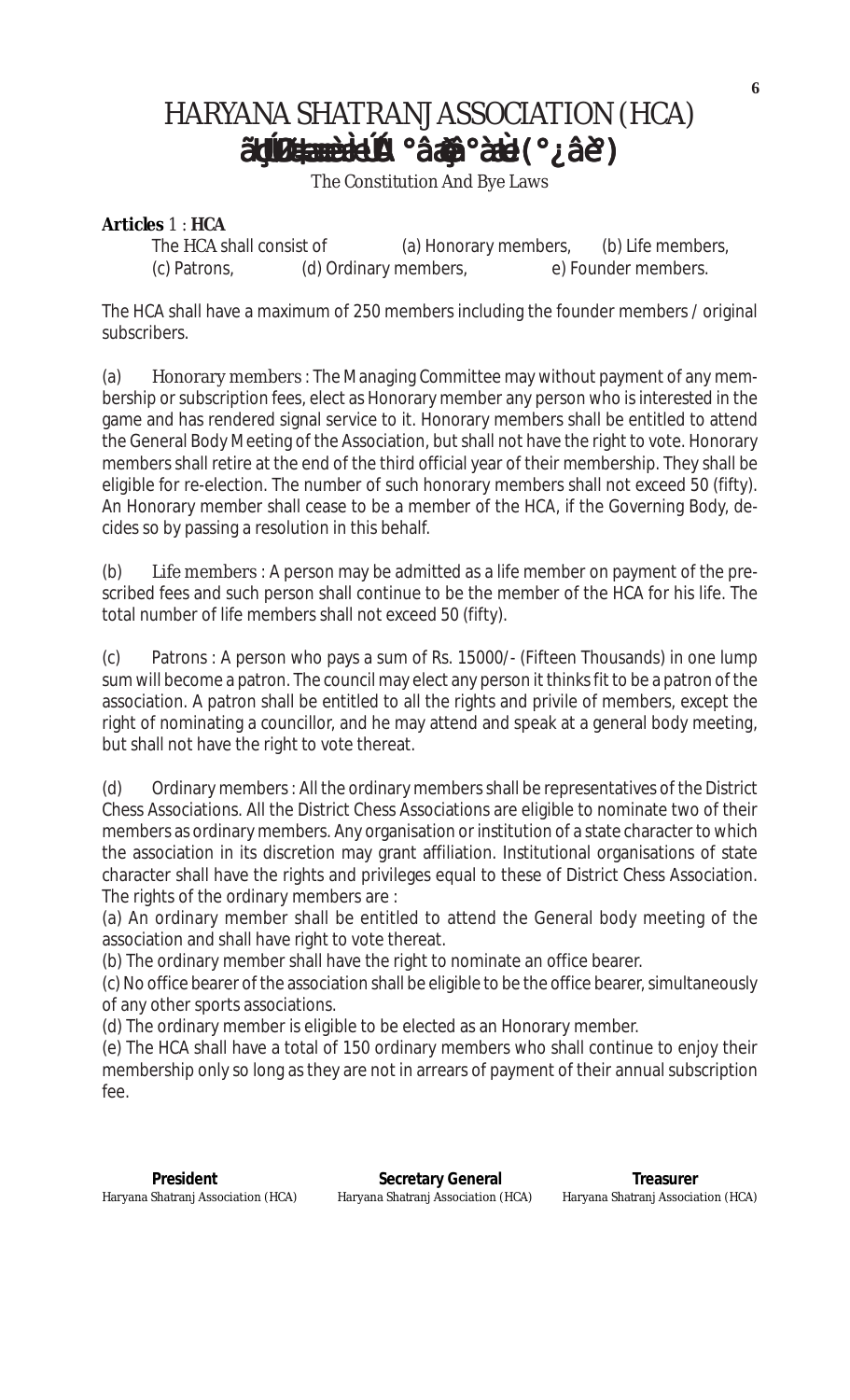(E) **Founder Members** : A member who has been admitted as a founder member at the time of registration of the HCA. The number of founder members shall not exceed 50 (fifty). The founder members shall also be deemed to have become Life Members of the HCA.

(f) Membership Fee & Annual Subscription : (i) The rates for membership of HCA and the annual subscription shall be as under :

| Type of Member         | <b>Admission Fee</b> | <b>Annual Subscription</b> |
|------------------------|----------------------|----------------------------|
| <b>Founder Members</b> | Rs. 21,000           | Nil                        |
| Life Member            | Rs. 11,000           | Nil                        |
| <b>Ordinary Member</b> | Rs. 1100             | Rs. 500                    |
| <b>Honorary Member</b> | Nil                  | Nil                        |

(ii) The payment of annual subscription of a member shall become due as on the 1st of April of every year, which may be paid latest by the 30th of June of such year.

(iii) Every member, except an Honorary member, shall have a right to cast his vote at the elections of the HCA provided such member is not a defaulter in payment of any dues of the HCA and the annual subscription for a period of three months beyond the due date.

(iii) A member admitted to HCA shall cease to be so in events a) upon submission and acceptance of his resignation or b) upon his failure to pay membership fee or annual subscription fee continuously for a period of Two Financial Years.

# **Articles** 2 : **AFFILIATION**

The Association may grant affiliation to any organisation, within the state provided the following are satisfied :

(a) An application for affiliation shall be made in writing to the Secretary General to the association with the amount of affiliation fee, a copy of the constitution, number of members of roll, particulars regarding membership fee, a copy of the rules, regulations the names of the office bearers, committee members and particulars of the work carried out so far.

(b) The affiliation fee is Rs. 5000/- payable in advance. Renewal fee per annum will be Rs. 2000/- with at least 3 members on roll is eligible for affiliation.

(c) Where an application for affiliation is received late, or where the controlling status of the association applying for membership is in dispute, the President, at his discretion or a vice president, the Secretary General and the Treasurer sitting in council, may grant provisional affiliation to such an association, untill ratified by the central council at its next meeting and admitted into full membership, or until such period as the central council may decide. Such provisional members shall be entitled to attend the council meetings and take part in discussions, but shall not have the right to vote.

(d) Every affiliated association shall submit its annual report and annual statement of accounts to the Secretary General within 30 days of holding of its meeting and the adoption of such accounts. If the affiliation fee is not paid on or before the 30th June, the council may recommend its disaffiliation to the General Body at its next annual meeting.

(e) The Association may suggest amendments to the constitution, if it deems fit, which shall be incorporated with the constitution of the organisation, before it is recognised. The organisation shall observe all rules and regulations framed by the Association Managing Committee.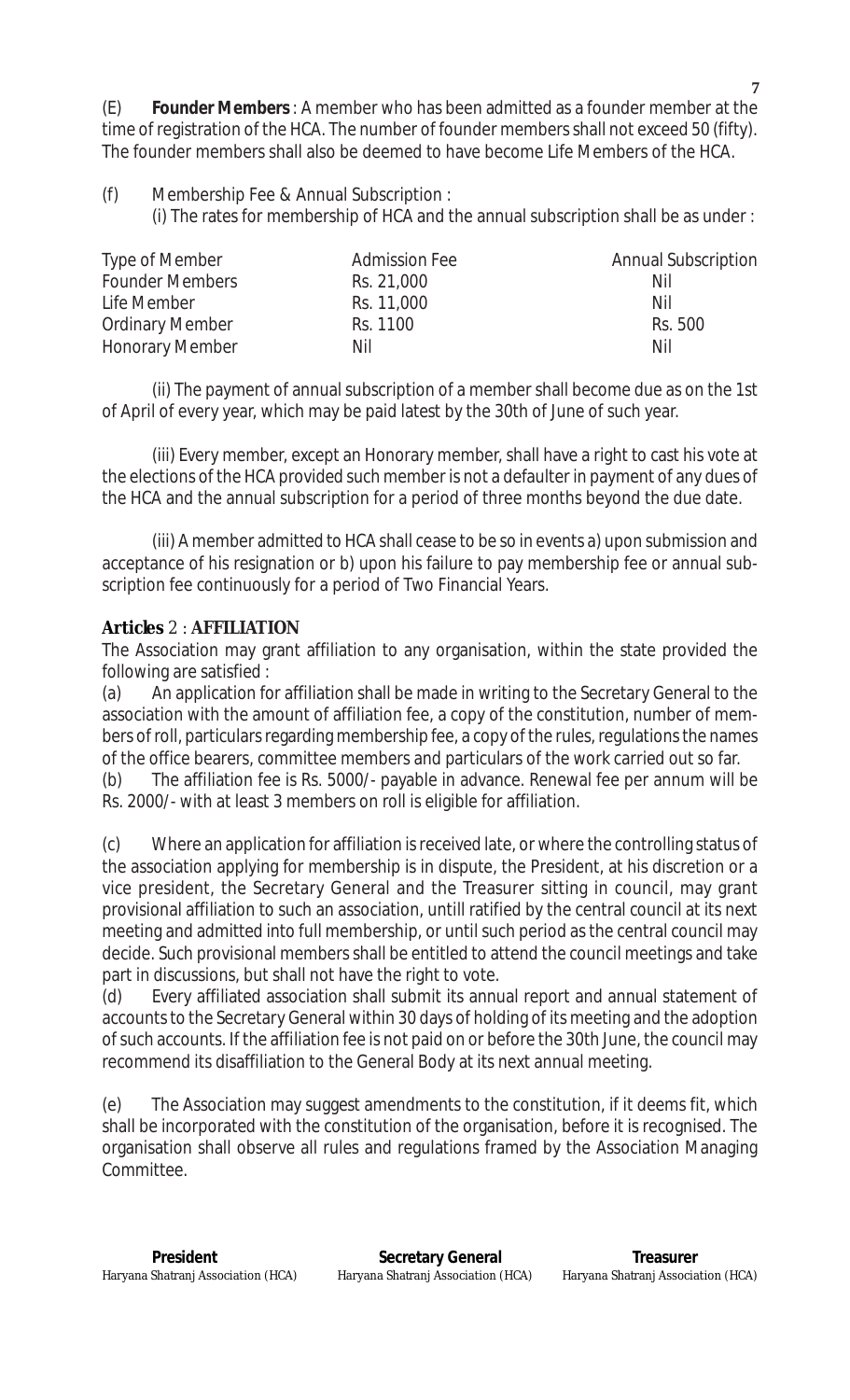## **Articles** 3 : **GENERAL BODY**

The General Body of HCA shall consist of Office Bearers of HCA and its affiliated members.

Every person admitted as a member shall be a member of the General Body of the HCA and shall be entitled to cast his vote for the election of the Governing Body of the HCA unless he is in arrears of payment of any dues of the HCA, including the annual subscription. Every member shall cast his vote in person and no proxy voting shall be allowed. "General Body" means and refers to the body of 'members' of the HCA.

1) The supreme authority of the association vests in a General Body, consisting of Honorary members, Life members and ordinary members. District Association shall give the name of its nominees before 31st March of every year in writing to the Secretary General.

## 2) Annual Meeting of the General Body of HCA :

Annual General Body Meeting of HCA shall be held before 30<sup>th</sup> of June every year. The Secretary General shall give notice of the above meeting with a copy of the Agenda at least 21 clear days before the meeting.

The Agenda for the meeting shall inter alia include appointment of Auditors, consideration of the Annual Report, Audited Balance Sheet and Statement of Receipts and Expenditures, Budget estimates for the following year and other matters if any.

Only the Members who have paid their Annual Subscription between 1<sup>st</sup> and 15<sup>th</sup> of April or with a fine of Rs.100/- before  $30<sup>th</sup>$  of April of that year are eligible to attend the Annual General Body Meeting of the HCA.

Such defaulted members who have not paid the Annual Subscription shall be temporarily disaffiliated and are not eligible for the rights and benefits of the Affiliated Members entitled to in the affairs and functioning of HCA. Such defaulted members are not eligible to attend the Annual General Body Meeting or participate in the election of Office Bearers.

The Secretary General shall forward the Notice of the Annual General Body Meeting along with the Agenda of the Annual General Body Meeting to the Active Affiliated Members by R.P.A.D./Speed Post.

On receipt of the Notice of the Annual General Body Meeting, the Active Affiliated Members with voting rights shall forward the names of Two Representatives conferred with voting rights by the General Body or Executive Body nominated and in the case of Institutional Members by the competent Authority to represent the Member at the Annual General Body Meeting, at least 15 clear days before the date of the Annual General Body Meeting.

#### 3) Urgent Meeting of the General Body :

In the event of any emergency the President at his discretion may convene an Urgent Meeting of the General Body of HCA by giving notice prescribing a period even shorter than the one prescribed for the Special Meeting.

(i) "special resolution" means a resolution passed in a meeting of the General Body, in which at least 40 % of the members entitled to vote are present and the resolution is approved by 60 % of the members so present and voting.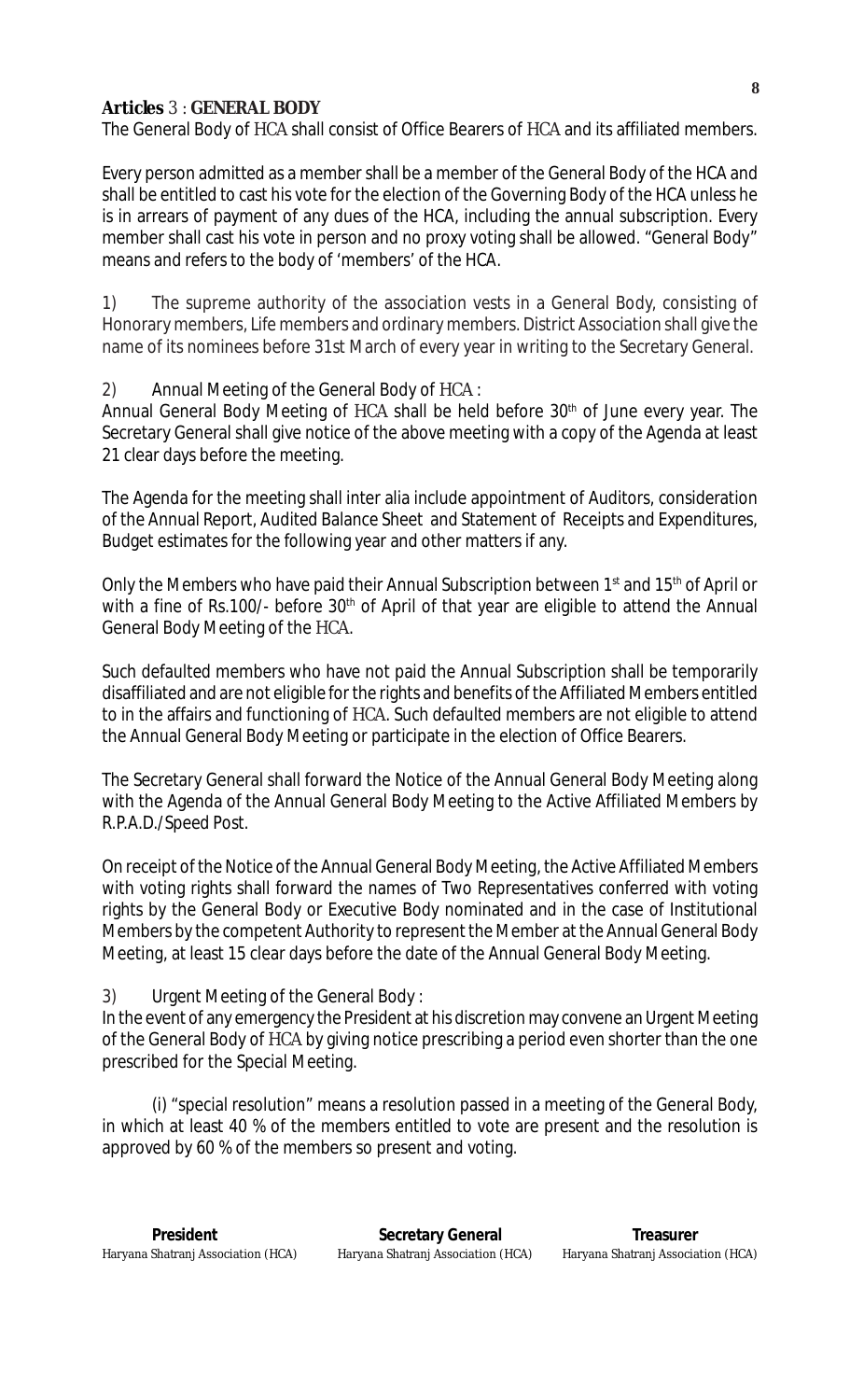4) Powers and duties of the General Body :

(a) To elect the office-bearers of the HCA;

(b) To appoint Auditors and fix their remuneration;

(c) To consider and approve the Annual Report;

(d) To consider and approve the audited statement of accounts and the budget;

(e) To acquire, hold, control, administer and dispose of the property and funds of the HCA.

(f) To make and amend the Constitution, Rules and Regulations of the HCA as and when necessary by a two-thirds majority of the Members present and voting provided further that for amending the Constitution the quorum of the General Body shall not be less than threefourth of the strength of General Body;

(g) To consider and decide any matter related to Chess.

(h) To take such other steps as may be necessary or expedient for carrying out the objects of the HCA.

(i) To prescribe the Annual Subscription to be paid to the HCA Central Council.

(j) To borrow funds when necessary for the purpose of the HCA;

(k) To frame Rules and Regulations for proper conduct of the functioning and administration of HCA and its Affiliated Members.

(l) To grant affiliation to District Associations and Institutions.

(m) To disaffiliate District Associations and Institutional members from the HCA.

(n) To take disciplinary action against its members, the office bearers, officials and players recognized by the HCA or of any recognized Members.

(o) To exercise all or any of the powers of the Central Council and to amend or annul its decisions.

(p) To elect the members of Governing Body. To remove any member from Governing Body.

5) It shall meet at least once a year to conduct the following business :

(i) Confirmation of the minutes of the previous annual general meeting.

(ii) Adoption of Hony. Treasurer's report duly audited.

(iii) Adoption of budget for the next year.

(iv) Discussion and adoption of any amendment to the constitution for which notice has been received according to the rules.

(v) Any other matter with the permission of the chair.

## **Articles** 4 : **OFFICE BEARERS**

1) **Composition** : The Governing Body of the HCA shall consist of a total of 3 to 21 Office bearers and Members as under :

a) President b) Vice-President c) Secretary General d) Joint Secretary e) Treasurer f) Six Executive Members, including co-option of any Honorary Member by the Governing Body.

The term / tenure of the Governing Body shall be 3 (three) years from the date of approval of its election by the District Registrar. The office bearers of the HCA shall not be entitled to any remuneration for rendering services to the HCA. The size of the Governing Body, which can vary between 3 to 21. The Governing Body is the custodian of the assets of the HCA. The members of the General Body shall elect the Governing Body, consisting of not less than 3 (three) and not exceeding 21 members.

 **9**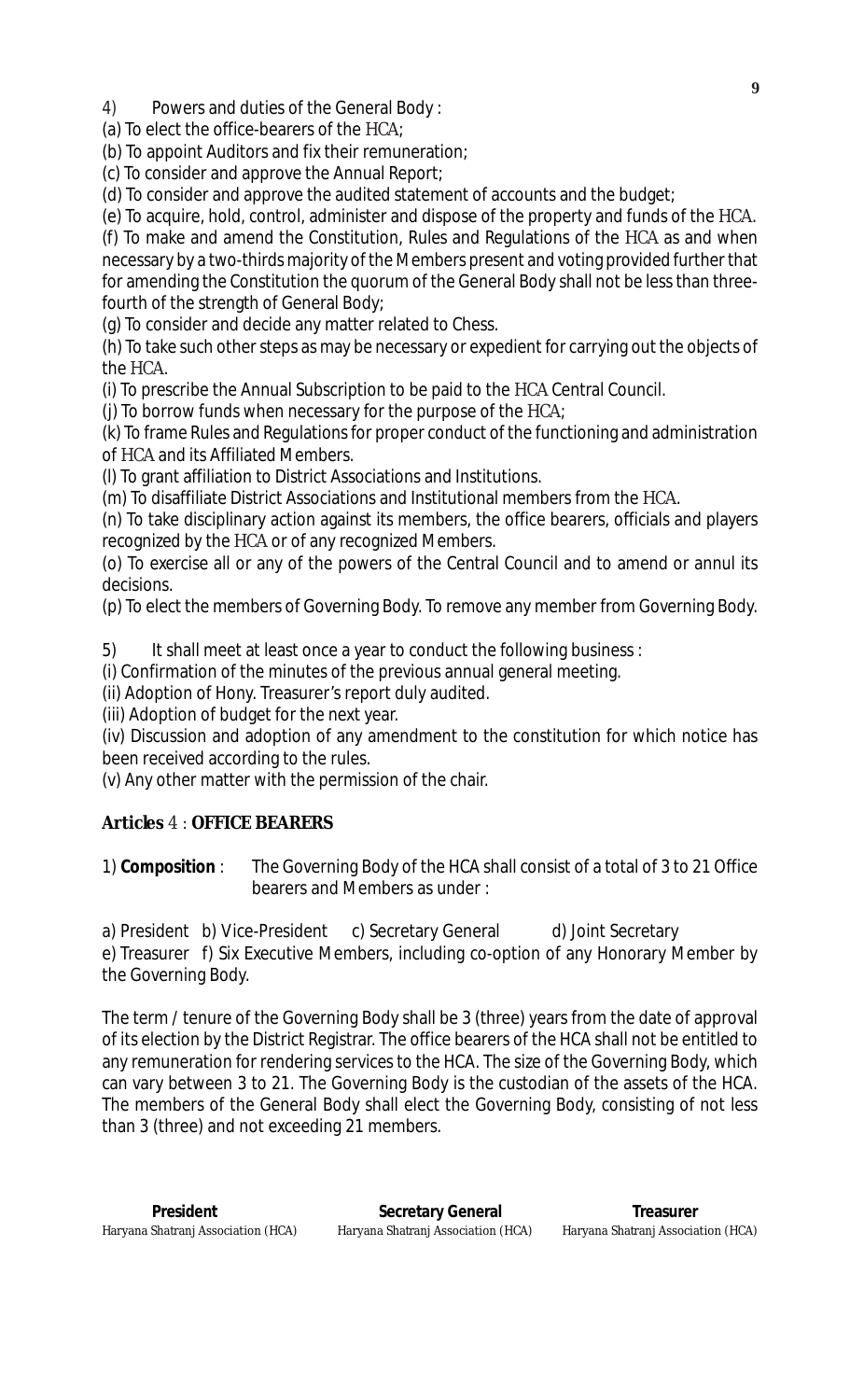## Election of Office Bearers of HCA :

All Office bearers will hold the office for a term of 3 years in the normal course and will be eligible for re-election for any like term/terms.

## **2) Mode of Elections of Office Bearers :**

## **a) Filing of Nominations :**

A Member Association may nominate one among the two Representatives, nominated by it to represent it in the Annual General Body Meeting, to contest for any one of the posts of the Office bearers.

Besides the above nomination of one of its Representatives for the post of an Office Bearer of the HCA, the Members of the Association are entitled to nominate to the post of President, a person who need not belong to any Member Associations of the HCA.

Such nominations for the post of Office Bearer and that of the President, if any, shall be made in the Nomination Form appended with the Notice of the AGM sent by the Secretary General HCA, at least 14 clear days before the election fixed in the Annual General Body Meeting.

## **b) Scrutiny of Nominations :**

The President and Secretary General shall nominate the Returning Officer. The Secretary General along with the nominated Returning Officer shall scrutinize the Nominations sent by the Members for the posts of Office Bearers in the ensuing elections, immediately on the closure of receipt of the Nominations and finalise the list of candidates contesting in the elections for the various posts of Office Bearers and communicate the List of Candidates to all eligible Member Associations at least by giving 7 clear days before the date of elections.

## 3) **Powers and duties of the Office Bearers :**

## (a) **President :**

The President shall preside over the meetings of the General Body, Central Council, and of any Committee of which he is a member and in case of equality of votes, he shall have a casting vote.

If, in the opinion of the President, any emergency has arisen in the affairs of HCA which requires immediate action should be taken, he may take such action deemed necessary and report the same to the next Meeting of the Central Council or General Body.

## (b) **Vice Presidents** :

In the absence of the President for any Meeting, the Vice President nominated by the President shall preside over such Meetings.

| President                          | <b>Secretary General</b>           | Treasurer                          |
|------------------------------------|------------------------------------|------------------------------------|
| Haryana Shatranj Association (HCA) | Haryana Shatranj Association (HCA) | Haryana Shatranj Association (HCA) |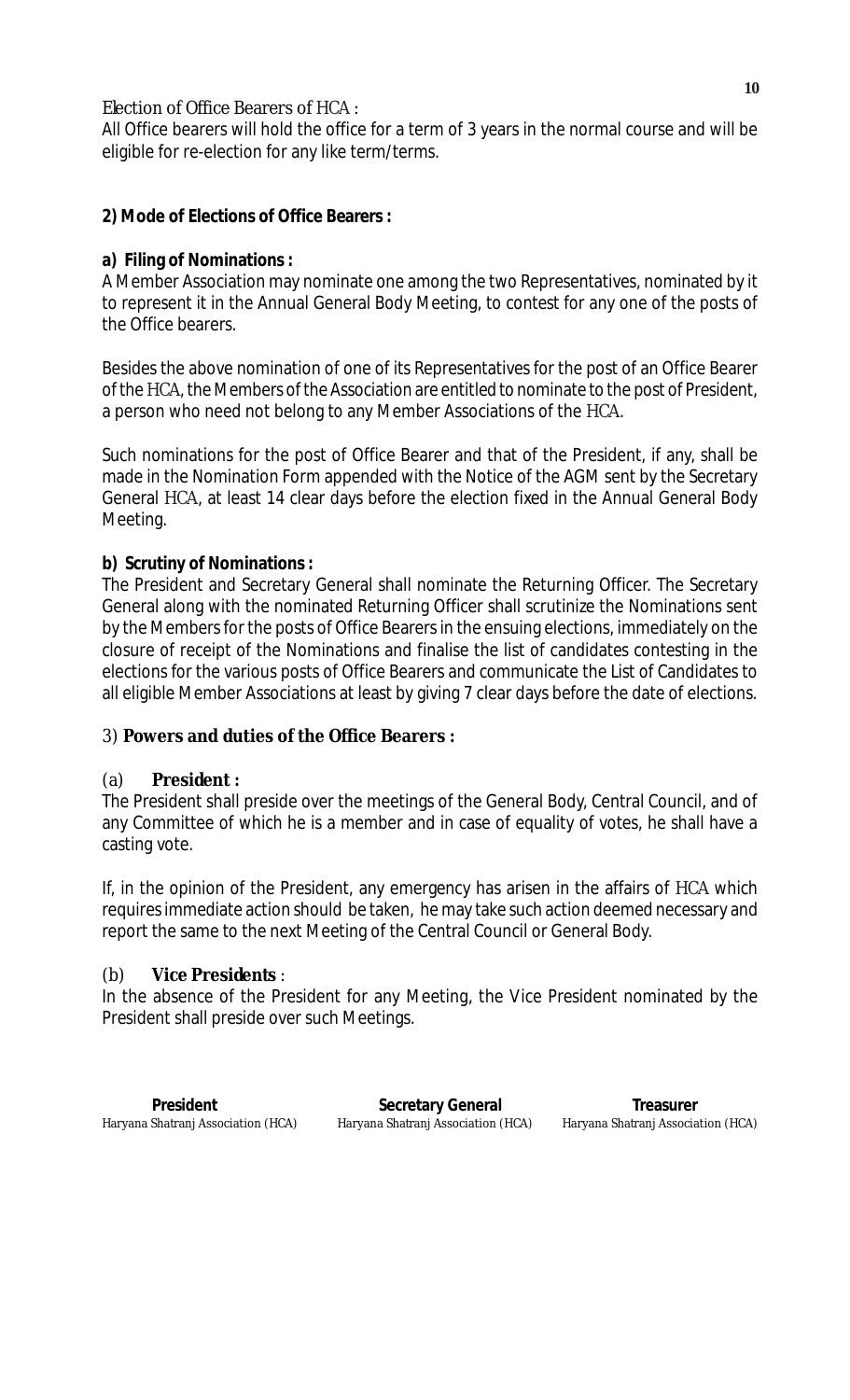## (c) **Secretary General** :

He shall be the Secretary General to the General Body, the Central Council and all other Committees of the HCA and will issue Notices of the meetings of General Body, Central Council and the Committees and record the Minutes of these Meetings. He shall be responsible for the proper maintenance and custody of the above Minutes of the General Body, Central Council and the Committees duly recorded in the Minute Books kept for the said purposes. He shall carry out all resolutions and decisions of the General Body, Central Council and the Committees.

He shall exercise all such powers conferred on him by the General Body and Central Council and shall be in charge of the day to day administration of the HCA assisted by the Secretariat of HCA.

All subscriptions, donations, Grant in Aid, other like payments and amounts sent to the Secretariat of the HCA shall be received under proper Receipts and all disbursements made on behalf of the HCA shall be under proper Vouchers.

He will be in charge of all correspondence received and sent on behalf of the HCA and maintain proper records of the same.

The Secretary General shall be empowered to incur contingent expenditure of Rs.50,000/- (Rupees Fifty Thousands Only) at a time.

He shall be competent to submit proposals to the Governments in respect of State, National and International Tournaments and also appoint Officials for such Tournaments. The Secretary General along with Treasurer will be responsible for the Funds of the HCA and

for preparation of the Annual Budget, Annual Report, Audited Balance Sheet and Statement of Receipts and Expenditures and place the same for the consideration of Central Council and for the approval of General Body in the Annual General Body Meeting.

After the conclusion of the Annual General Body Meeting, the Secretary General shall before 30<sup>th</sup> of September file the Statutory Returns stipulated under the Societies Registration Act 1860;

(i) An authenticated copy of such Receipts and Expenditure Account, Balance Sheet and Report.

(ii) A statement of the names, addresses and occupations of the persons who, at the expiry of the financial year, were members of the registered society; and

(iii) A declaration to the effect that the society has been carrying on business or has been in operation during the financial year.

With the Registrar of Societies under whose jurisdiction the HCA is functioning. The Secretarial staff will function under the administrative control of the Secretary General. He will be competent to appoint such secretarial staff and take disciplinary action including termination of their services and report the same to the Central Council.

# (d) **Treasurer** :

The Treasurer along with Secretary General shall exercise general supervision over the funds of the HCA and advise the General Body as regards its financial policy.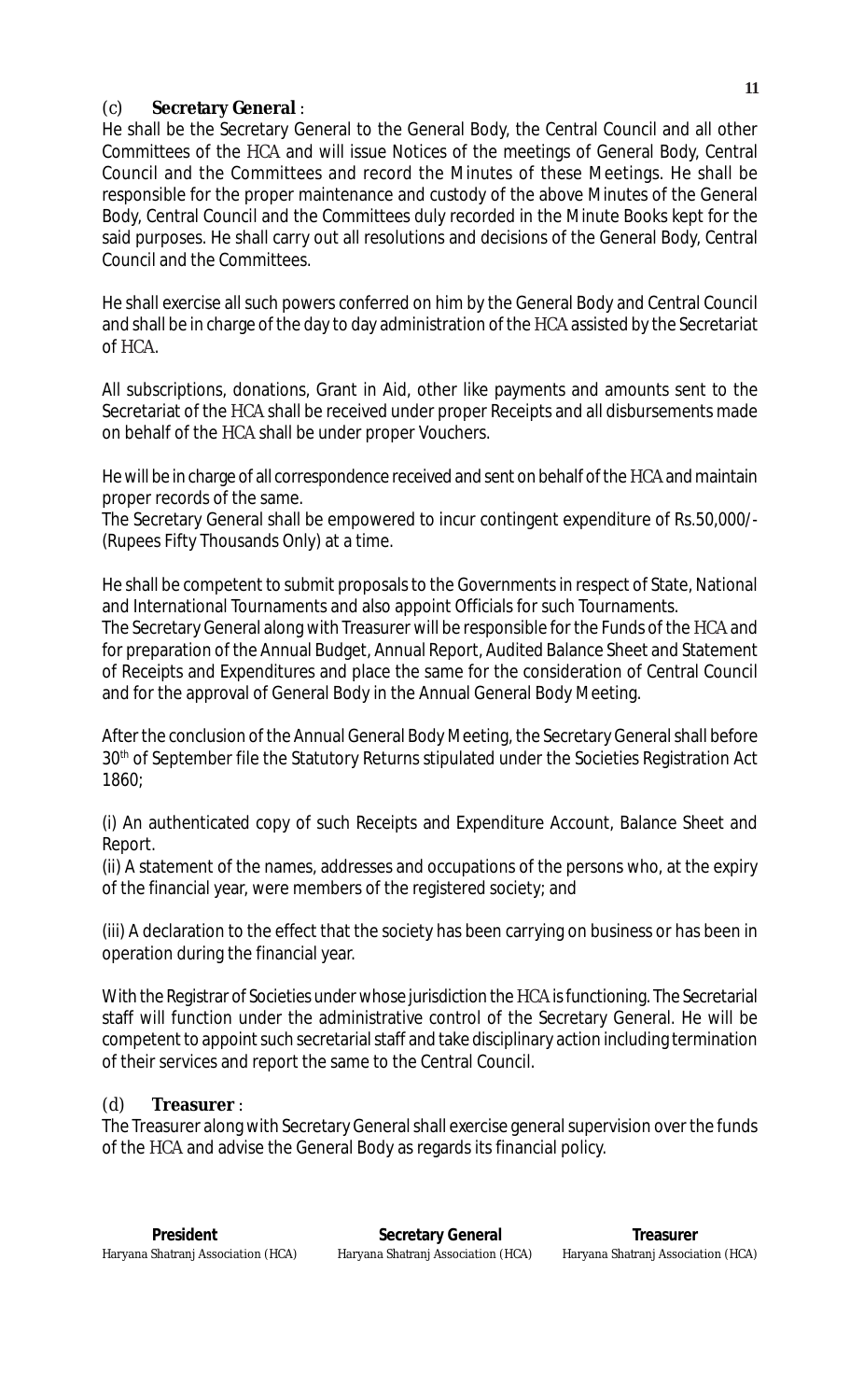The treasurer shall along with Secretary General submit to the General Body at its annual meeting a statement of receipts and expenditure, the balance sheet audited, and the budget for the ensuing year as approved by the Central Council.

# (e) **Joint Secretaries** :

Joint Secretaries shall assist the Secretary General in discharging of his duties and carry out the work of the HCA as may be assigned to them by the Central council.

(f) Any Office bearer who abstains from three consecutive meetings of either the General Body or the Central Council without prior intimation shall stand automatically removed from his position as office bearer of the HCA. The General Body and the Central Council have the powers to condone the absence on valid reasonings.

# **Note** :

(a) All office bearers shall hold office for a period of three years.

(b) If a member of the committee absents himself without leave for more than three consecutive meetings, he shall automatically cease to be a member of the committee, concerned.

(c) In case, an office bearer of the association, Distt. Association or affiliated unit be outside the state for more than 3 consecutive months without special permission or commit any act of negligence in the performance of his duty, he shall automatically cease to be a member of the committee concerned.

d) The President and Secretary General shall nominate the Returning Officer. The named Returning Officer along with two Assistant Returning Officers nominated by the President shall conduct the polling of votes in the elections.

(e) The Secretary General is responsible for filing of all the documents in the office of the District Registrar.

# **Articles** 5 : **CENTRAL COUNCIL**

The Central council shall be the Executive Body of the HCA and is vested with all powers to administer the HCA.

# (a) **Composition** :

The Central Council shall consist of the Office Bearers of HCA and the Representatives, one Representative nominated by the General Body or Executive Committee of the concerned Member Association and in the case of Institutional Members by its competent Authority.

# (b) **Powers of the Central Council** :

(i) To sanction expenditures upto Rs.2,50,000/- (Rupees Two Lakhs Fifty Thousands only) at a time.

(ii) To hear and decide the issues referred to it by the Office Bearers or Affiliated Members. (iii) To grant provisional affiliation to new members dedicated for the development and promotion of Chess activities in any newly formed areas or newly formed Organizations exercising control over whole of Haryana and refer the same to the General Body in the next available meeting for its decision.

(iv) To disaffiliate any Member of the HCA for the attributed misconduct defined in the Constitution or otherwise and refer the same to the General Body in the next available meeting for its decision.

(v) To constitute Sub Committees for any specific requirements.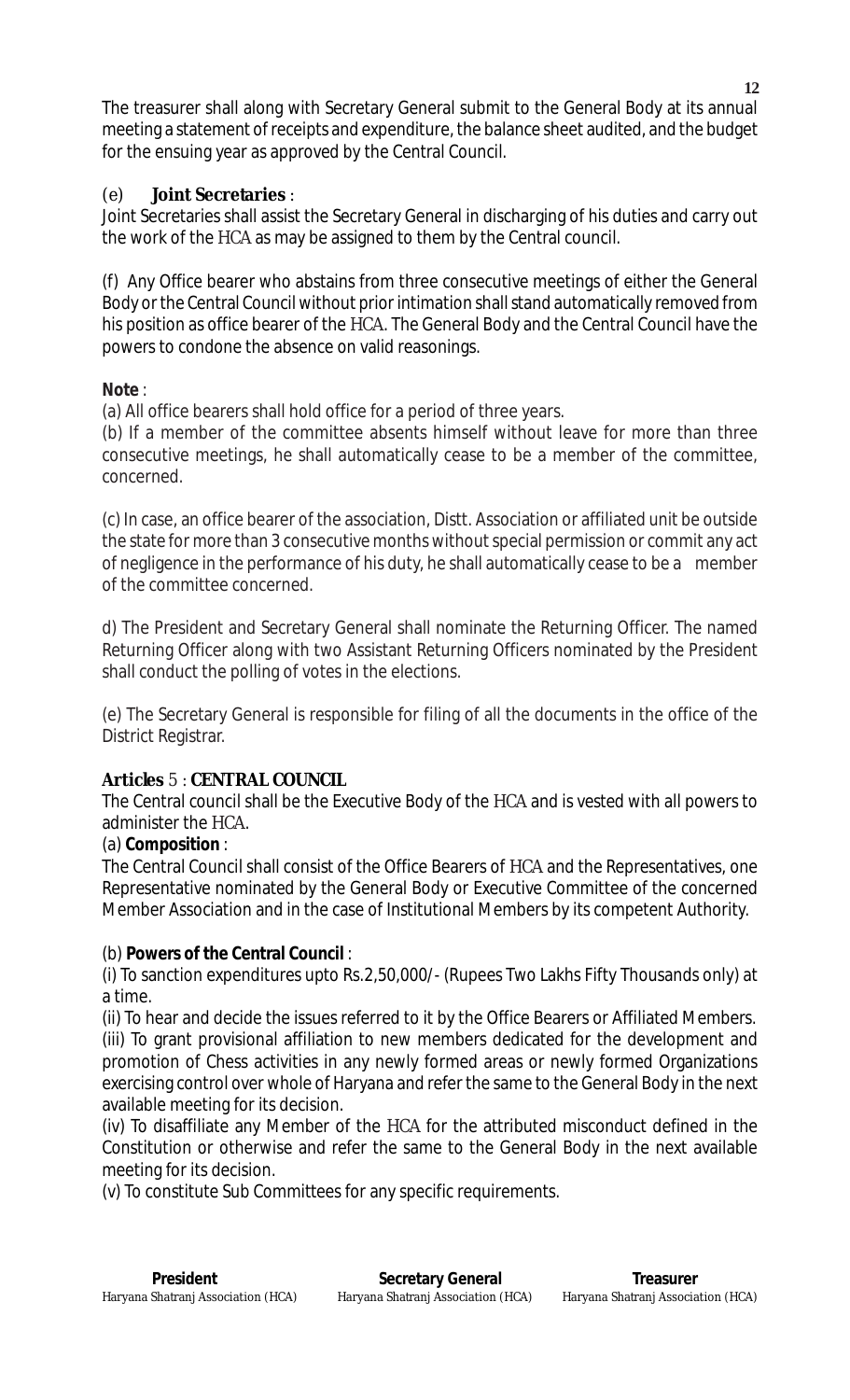(vi) To institute/discontinue/rename and enact Rules and Regulations for the Organization's smooth and successful conduct of various State, National Championships and Tournaments, Seminars, Technical Conferences, Coaching Camps and the Code of conduct of Players / of Organisers of Championships/Tournaments.

(vii) To conduct or cause to conduct State, National and International Championship and other Chess related activities and to permit conduct of other Chess Tournaments/Events conducted by the affiliated members.

(viii) To levy capitation, registration, recognition and other like fees.

(ix) To fix salaries and other allowances to the secretarial staff of the HCA.

(x) To fix Travelling and Other Allowances incurred by the Office Bearers of HCA in discharging their duties in the affairs of HCA.

(xi) To prescribe remuneration and Travelling and Other Expenses of Boarding and Lodging payable to Arbiters, Officials and Observers appointed to State Level, All India Tournaments and State, National level Championships.

(xii) To frame seeding criteria and prescribe the Norms for rating Open Tournaments.

(xiii) To enquire into the misconduct attributed to the Affiliated Members and take necessary and appropriate decision.

(xiv) Entertain the Appeals preferred by the aggrieved members of the Affiliated District Units and the Secretarial Staff of HCA.

(xv) To take disciplinary action against Officials and Players concerning the charges leveled. Appeal shall lie to the General Body against such order of the Central Council.

(xvi) To frame and or amend the code of conduct for Organisers of Tournaments, Players, Managers of Teams, Coaches, Instructors, Arbiters and other Officials.

# (c) **Meetings of the Central Council** :

The Central Council shall meet four times a year or as often as necessary. On the requisition in writing by atleast one fourth of the members of the Central Council or on the direction of the President, the Secretary General shall convene the meeting of the Central Council.

The secretary shall convene the meeting of the Central Council giving 15 clear days Notice along with the Agenda of the Meeting to all the members of the Central Council.

The members are entitled to place the subjects for the consideration of the Central Council and such subjects shall be sent to the Secretary General well in time so that the same can be included in the Agenda of the Meeting.

## (d) **Quorum of the Meeting** :

The quorum of the meetings of the Governing Body shall be at least 40 % of the total members of the Governing Body, subject to a minimum of 5 members. In case quorum is not present, the meeting shall be adjourned to another date for which a proper notice shall be issued. The members present in the adjourned meeting, subject to a minimum of 3 (three) members, shall form the quorum for the adjourned meeting.

The minutes of every meeting of the Governing Body will be placed for confirmation in the succeeding meeting of the Governing Body.

The quorum of a General Body meeting is 40 %.

(i) An Office-bearer / executive member of the Governing body shall cease to be an Office bearer or executive member if he is removed by a resolution passed in the meeting of the General Body.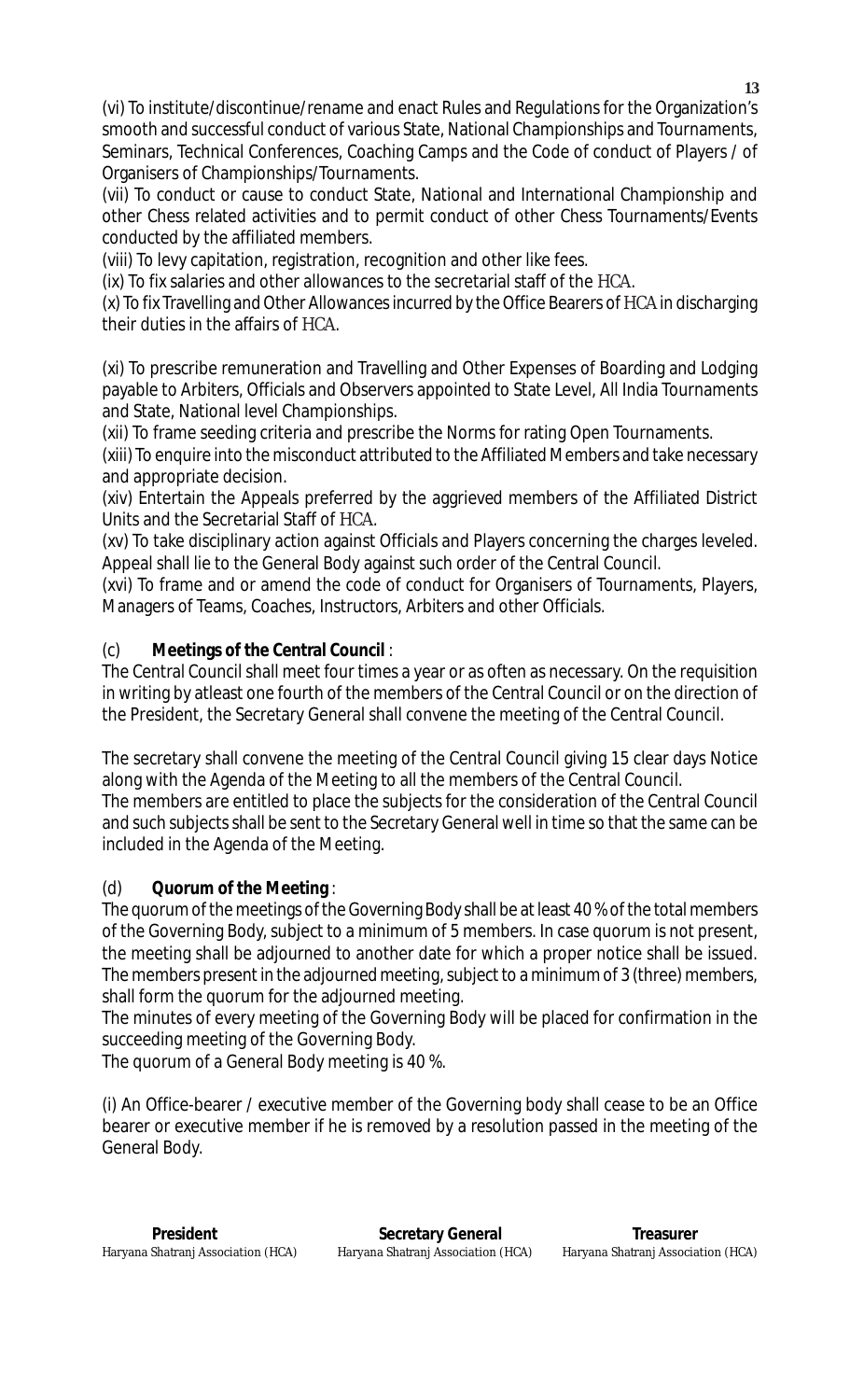## **Articles** 6 : **FINANCE OF HCA**

All moneys received by the HCA form whatever source shall form the HCA Fund. The HCA Fund shall be under the control of the General Body and shall be spent as provided under this Constitution and as per the decisions of General Body.

The revenue of the HCA will include;

(i) Membership/Subscription Fees paid by the affiliated Member District Associations/ Institutional Members/Life Member and Patrons.

(ii) Players' Entry fee for Championships and Tournaments.

(iii) Non refundable EMD to be paid by the Organisers of State/ National/ International Tournaments.

(iv) Recognition fee for Championships/Tournaments.

- (v) Fee for conducting/organizing National/International Tournaments.
- (vi) Fee for award of titles/certificates.

(vii) Players Registration fee.

(viii) Fees received for services rendered or rights granted by HCA.

(ix) Other contributions like sponsorship etc.

(x) Such other receipts as may be incidental or mandatory to the above.

(xi) Entry fee to be paid by the Organizers of State Championships.

(xii) Special entry fee payable to HCA by State players for participating in National events as special entries.

## **Articles** 7 : **DEPOSIT AND DISBURSEMENT OF THE FUNDS OF THE HCA**

a) All the moneys given to the HCA at its Secretariat, shall be received by the Secretary General and duly brought into the accounts of HCA issuing proper Receipts. The General Body or the Central Council shall decide such Bank or Banks in which the funds of the HCA has to be deposited. On such decision of the General Body or the Central Council the Secretary General shall open the Account or Accounts in the name of HCA and such Account or Accounts of the HCA shall be operated by Secretary General. All payments made in the name of the HCA by cheques shall be signed by the Secretary General.

All receipts and disbursements made by the Secretary General on behalf of HCA during the interregnum period of the preceded and convened Meeting shall be submitted to the Central Council for its guidance and approval.

b) The funds of the Institution would be utilized only towards the objects and no portion of it would be distributed in any manner to the trustees or persons defined in Section 13 (1) ( c ) of the Income Tax Act, 1961.

C) Not more than 5% of the Income of the trust / Institution would be applied for any religious purposes or given to religious Institutions.

# **Articles** 8 : **MANAGING COMMITTEE**

1. The managing committee shall consist of the President, Secretary General, Treasurer and Four others elected from and among the General Body by a majority of votes.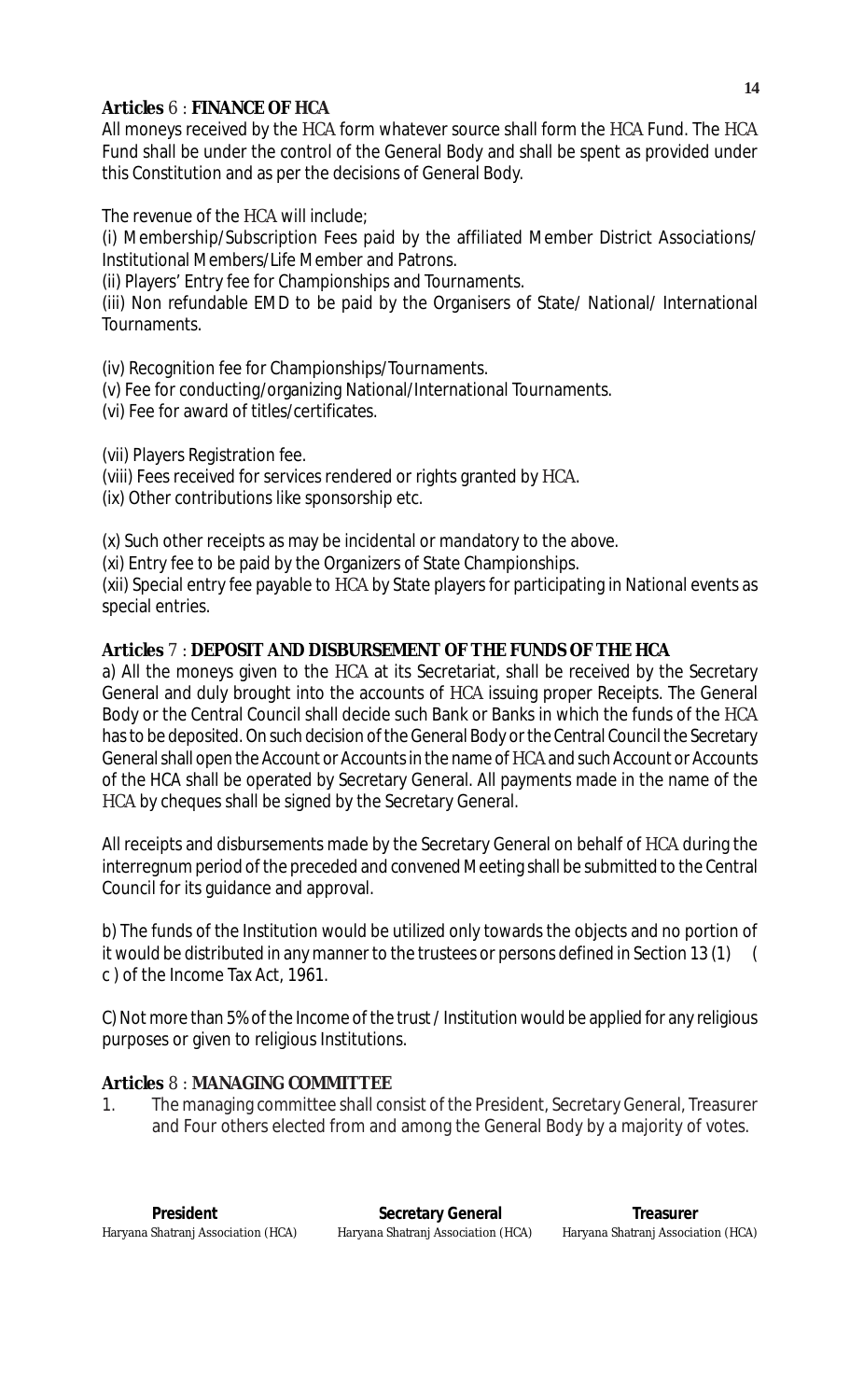- 2. The managing committee should meet at least once in 3 months pass the accounts for previous quarter, place it at the annual General Body meeting after audit.
- 3. Any member of the committee shall cease to be member there of if he absents himself from two consecutive meetings without informing the committee.

## **Powers of the Managing Committee** :

- a) To elect a selection committee each year which shall consist of not more than five members.
- b) Sanctioning and controlling expenditure.
- c) Hearing and deciding all questions submitted to it.

d) Granting affiliation to applications for ordinary membership subject to rarification by the General Body.

## **Articles** 9 : **DISTRICT ASSOCIATIONS**

All clubs working in a district shall get affiliated to the District Chess Association of payment of affiliation fee of Rs. 500. Affiliated Chess clubs of the District Chess Association are its members. Each club shall have 2 votes.

a) There shall be only one District Chess Association in every revenue District of the state, functioning under the association.

b) The Association shall be competent to delegate all or any of its powers vested in it concerning a particular District, to the District Chess Association.

c) The executive committee shall meet once in every month. The term of office of office bearers of the District Chess Association shall be one year.

d) On the lapse of membership in the District Chess Association a member loses his office, if any, in the District Chess Association.

e) The District Chess Association should conduct Inter Club, Inter School, Inter College, District Sub-juniors, Juniors and Seniors, Open Tournaments in every year.

f) The District Chess Association should endeavor to incur all the expenses of the participating player in the state championships.

g) The District Chess Association should submit a 3 month report of its activities and programs along with the monthly statement of accounts on or before 10th of the next month to the HCA.

h) The District Association is empowered to create funds by means of donations and grants. The District Association shall forward these accounts separately to the State Association.

i) The District Association is eligible to nominate two members from and among its members to the State Association shall as ordinary members.

Bhiwani Distt. Chess Association (Regd. No. 26), Kurukshetra Distt. Chess Association (Regd. No. 44), Rohtak District Chess Association (Regd. No. 65), Chess Association of Panchkula (Regd. No. 104), Hisar Distt. Chess Association (Regd. No. 443), Ambala Distt. Chess Association (Regd. No. 62), Jind Distt. Chess Association (Regd. No. 198) are regular affiliated with HCA, which are accredited members of HCA.

## **MEMBERSHIP** :

1. Two representative of each (Affiliated Block Association in the District). President and Secretary of their nominess.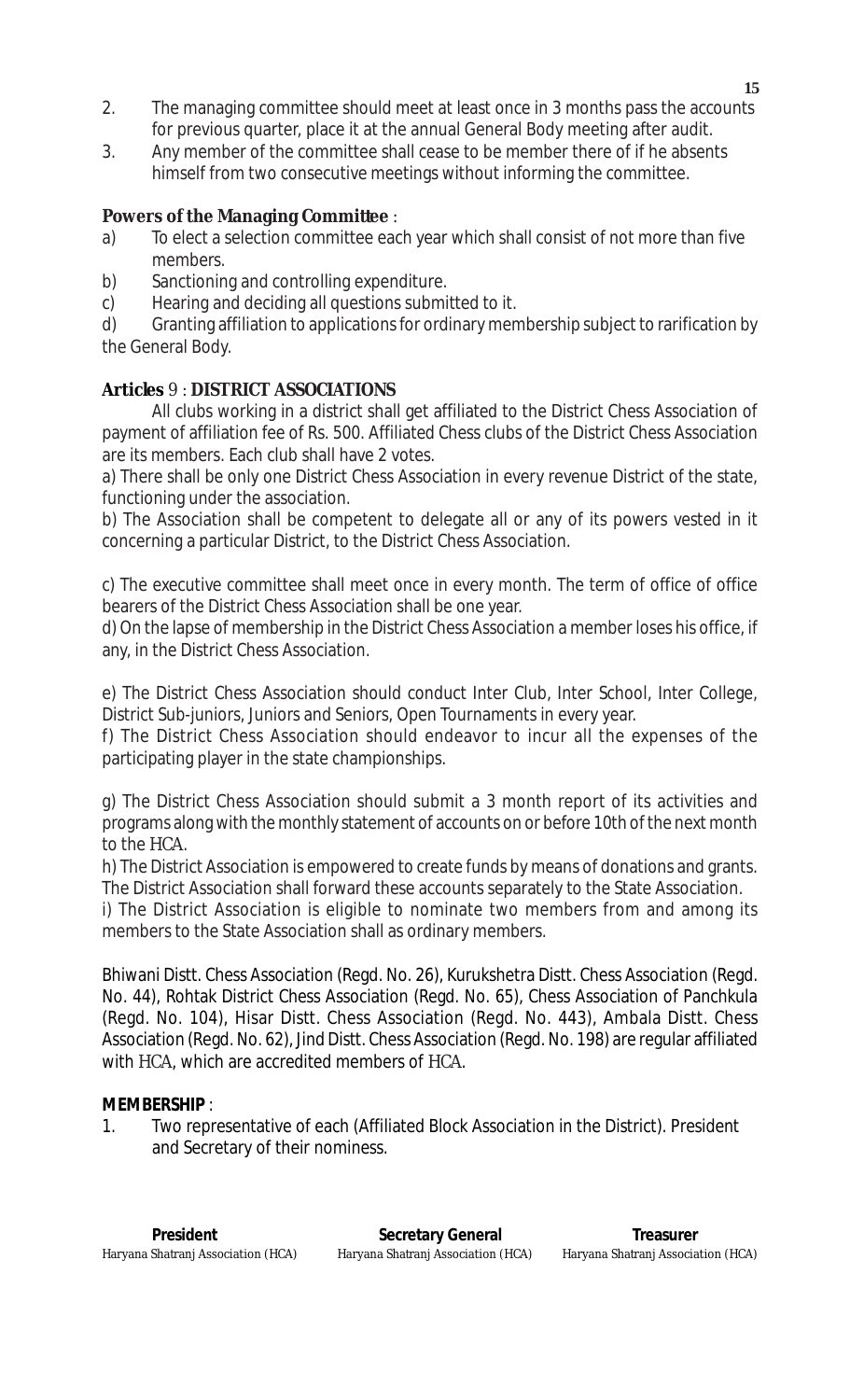- 2. One representative from each of the recognized College/School in the District.
- 3. One representative from each of the recognized. Academy/Club/Industrial company in the District.

## Requirements to be complied with by the Member District Associations to continue Affiliation with HCA :

The Member District Association affiliated with HCA to continue the affiliation shall pay the Annual Subscription before 15<sup>th</sup> of April and with the fine of Rs.100/-before 30<sup>th</sup> of April. The Member District Association shall hold their Annual General Body Meeting before 15<sup>th</sup> of May and holding the elections of Office Bearer, if it is required and submit the certified Xerox copies of the Minutes of the Annual General Body Meeting, Audited Balance Sheet with Auditors Report, Annual Report, Annual Budget for the ensuing year, calendar of events, List of Office Bearers and present condition, with the Secretary General of HCA before 31<sup>st</sup> of May to establish that the Member District Association remain active.

Special provision :

In case there are no District Association functioning in any revenue district, the activities of Chess in that district are controlled and directed by the HCA, in such case the association has the power to nominate the office bearers.

In the event of dissolution or defunct Association or Pursuant to expulsion or Suspension or pursuant to action taken, the central council shall appoint an Ad. Hoc Committee consisting of 5 members in place of the District Association, to run the affairs of the Association, until fresh elections are held under HCA's supervision, so that the interest of Chess players are protected.

# **Articles** 10 : **REGISTRATION**

1. All Chess players shall get their names registered with the association. National Chess Federation registration is a must for participating in all event recognised by it.

2. The concerned District Chess Association and the affiliated club are eligible to recieve Rs. 50/- each player.

3. The registered player will be issued a badge with the association's emblem affixed on it. The badge will be the token receipt for the fee.

4. Replacement of the badge shall be charged Rs. 10/- each.

5. Only the Registered player are entitled to participate in official tournaments conducted by any club of any District Association or the Association. Other players may participated provided, a fee of Rs. 25/- is paid as Temporary Registration.

6. Those players who violate the prescribed rules and regulations are liable to be debarred from participating in official recognised tournaments.

# **Articles** 11 : **TOURNAMENTS**

The Association shall give written permission to any District Association or club to conduct State Tournaments with in the State provided :

1. Written application may be submitted to the association 20 days prior to the commencement of the tournament with a fee of Rs. 2000/-. The application shall be addressed to the Secretary General.

2. The Association applying for such permission should strictly follow the rules and regulations of the association in the tournament.

3. The Association may authorise its representative to give proper directions in conducting tournaments.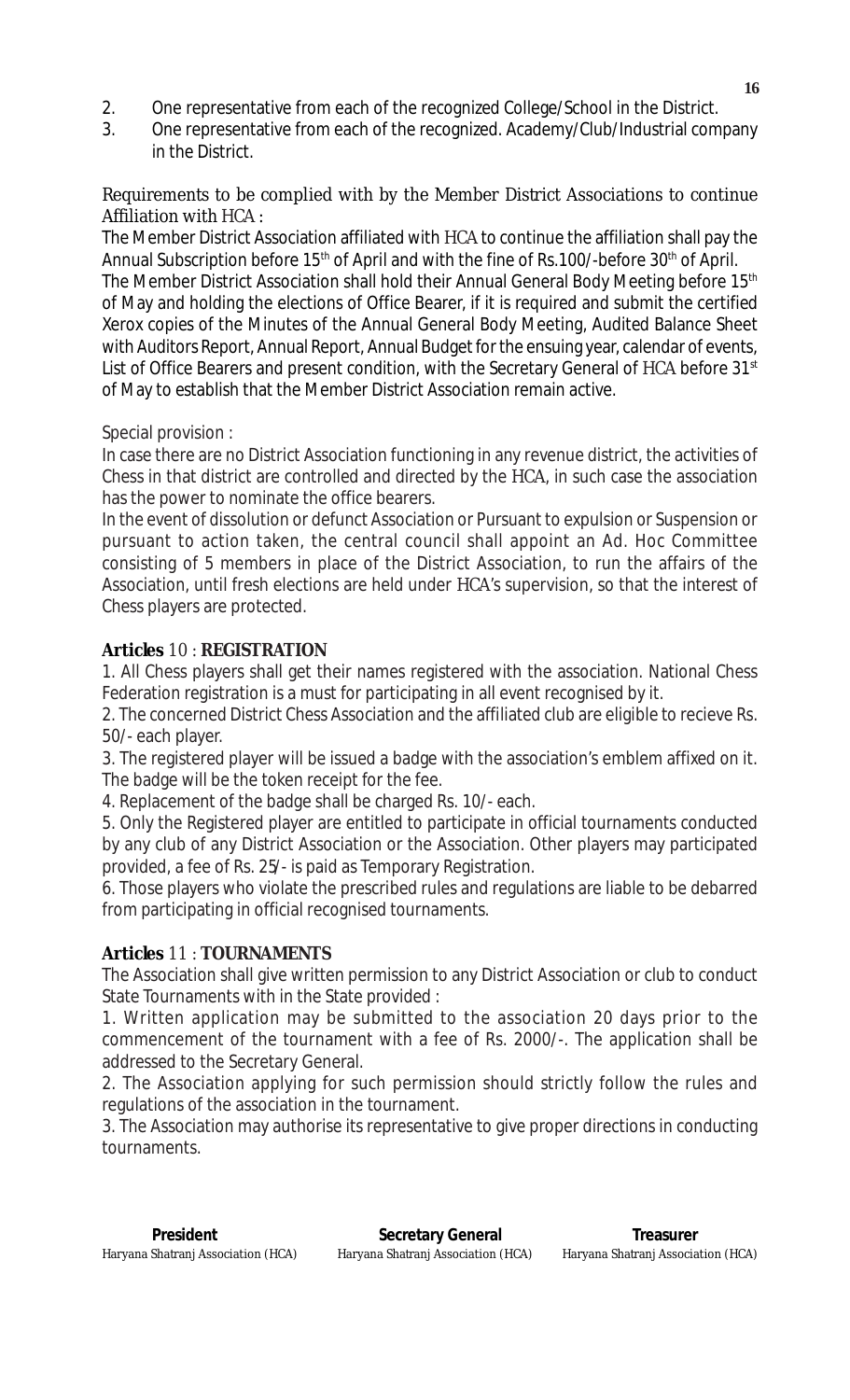#### **Articles** 12 : **HONORARY AUDITOR**

The general body at the annual general meeting shall elect and appoint an Honorary Auditor. He shall audit the account of the association once a year before the General Body Meeting and shall submit his report on the statement of account of the Secretary General.

Operation of Bank Accounts : The Secretary General are authorized to operate its bank accounts. The limits of Rs. 50,000 cash-in-hand to meet the day-to-day expenses, the limits up to Rs. 1,00,000 (One lac) the Secretary General could sign the cheques individually.

#### **Articles** 13 : **EMERGENCY PROVISIONS**

The Association is also be competent to conduct activities of Chess which includes the selection of players to represent the District, concerned, in any district where an affiliated District Association is not functioning. The managing committee shall be competent to take any action by bare majority after calling for an explaination against any player who commits any of the misconduct. Pending enquiry, any interim action can be taken by the President/ Secretary General. Non payment of entry fee in any tournament conducted by the HCA on its behalf. Leaving the state championship, organised by the association, before the prize distribution function without permission of Tournament Director or Secretary General or Chief Arbitor.

#### **Articles** 14 : **FINANCIAL YEAR And OTHERS**

 $1<sup>st</sup>$  of April to 31 $<sup>st</sup>$  of March of succeeding year the period in which the accounts of the</sup> registered Society are maintained and Audited as required under the Bye laws.

**Flag** : The Flag of the association is Tricolour Orange on top, White in middle and Green at Bottom with the logo in center.

**Logo** : Logo of the HCA is the symbolic sign of Two Knights bearing "Haryana Shatranj Association" & "HCA".

#### **Articles** 15 : **Re-admission of expelled / suspended members**

No such member, who has been either convicted of an offence amounting to moral turpitude or who has been removed from membership on the directions of the District Registrar / Registrar / Registrar General for any misconduct, should be re-admitted.

#### **Articles** 16 : **LEGAL COURSE**

If any member files a suit or takes legal action against the association or any of its office bearers the same shall be settled in the court nearest to the headquatrer of the association.

(i) The association shall sue and or be sued only in the name of the Secretary General of the association.

(ii) Any Suits/Legal actions against the association shall be instituted only in the Courts at Bhiwani, where the Registered Office of HCA is situated or at the place where the Secretariat of the HCA is functioning.

## **Articles** 17 : **Filling of any Casual Vacancy on the Governing Body**

Any vacancy arising of account of resignation or death of any member of the Governing Body or for any other reason, may be filled-up by the Governing Body, if required, from amongst the members of the General Body on adhoc basis till the holding of next Annual General Meeting of the HCA. Such adhoc member of the Governing Body shall cease to be a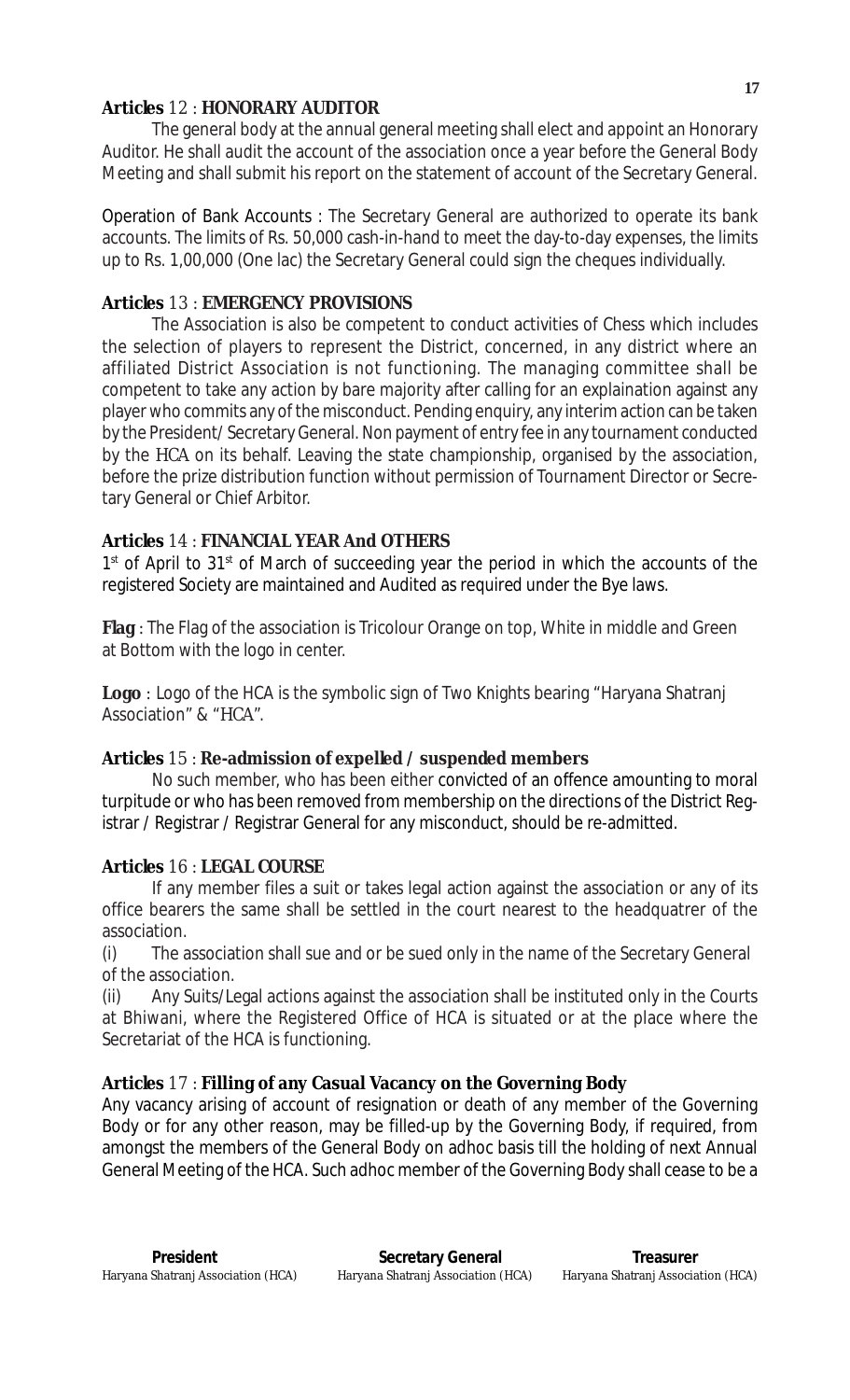member of the Governing Body on the date of the next Annual General Meeting, if his appointment is not approved in the Annual General Meeting by a majority vote for the balance term of the Governing Body.

Such a person should continue to hold the office & perform functions only till the next Annual General Meeting of the General Body, unless his appointment is further ratified in such Annual General Meeting.

## **Articles** 18 : **Misconduct on the part of Members / Special Members / Office Bearers/ Officials**

The following acts will be construed as Misconduct on the part of the Members/ the Office Bearers / the Officials.

(i) Any act against the aims and objects of the HCA and detrimental to the interests of HCA. (ii) Fraud, Cheating, embezzlement, theft, willful damage to or dishonesty in connection with HCA's property, funds or records.

(iii) Willful disobedience of the directives of the Central Council or the General Body or the Competent Office Bearers of HCA.

(iv) Willful breach of the Constitution, Rules, Regulations and Orders of the HCA.

(v) Non-payment of the fees and other dues to the HCA.

(vi) Not holding Annual General Meetings for two years in row.

(vii) Offers or attempts to offer or receiving or attempts to receive any consideration in kind, cash or otherwise to influence the results of games, tournaments, elections or any Chess events of the HCA.

(viii) Failure to perform the functions and duties in an impartial and responsible manner.

(ix) Failure to comply with normally accepted standards and Chess etiquette.

## **Articles** 19 : **EXPULSION/SUSPENSION**

(a) If an Office Bearer, affiliated unit or its Office Bearers or a player or an individual directly or indirectly connected with the HCA refuses to comply with the provisions of this Constitution, Rules and Regulations or is guilty of such conduct which in the opinion of the central Council is likely to affect the character or stability or interest of the HCA, such person or affiliated Unit or its Office Bearers shall be liable for expulsion or suspension for such periods as the Central Council may fix by a Resolution adopted by not less than two-thirds of the Members of the Council present at such Meeting. The Secretary General shall cause Notice to the Organisation/Individual calling for their explanation and they shall be placed for the consideration of the Central Council. Any refusal to accept the Notice by the party shall be treated as Notice having been served.

(b) In the event of dissolution or defunct Association or Pursuant to expulsion or Suspension pursuant to action taken the central council shall appoint an Ad. Hoc Committee consisting of 5 members in place of the District Association, to run the affairs of the Association, until fresh elections are held under HCA's supervision, so that the interest of Chess players are protected.

## **Articles** 20 : **DISPUTES**

In all disputes, the decision of the HCA shall be final and binding on all concerned.

## **Articles** 21 : **RULES AND REGULATIONS**

All Rules and Regulations framed for relevant purposes or on any matters and adopted by the Central Council and the General Body shall have the same force as this Constitution.

**President Construction Secretary General Construction Secretary General Construction Secretary General Construction**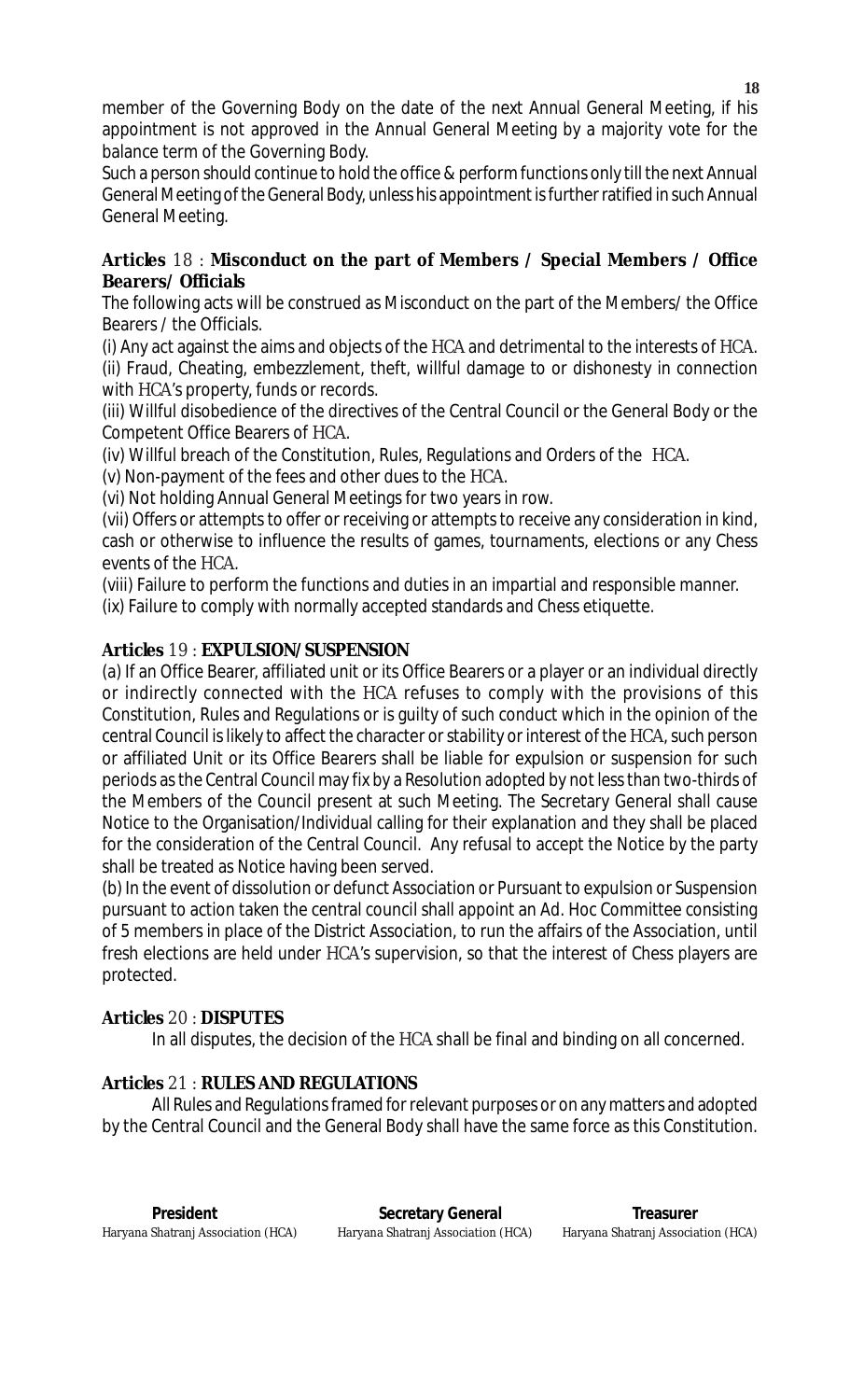# I. **Code of Conduct for the Organisers of Championship/Tournaments**;

The following will be construed as misconduct on the part of the Organisers of Championships/Tournaments:

(a) Withholding of prizes, whether in cash or in kind, announced for Championships of the HCA or Open Tournaments recognized by the HCA.

(b) Not providing requisite facilities as determined by the HCA to the participants in any championship/Tournaments conducted by the host Association or Organisers or recognized Open Tournaments.

(c) Non-payments of the share of entry fees, fee from prize money and other dues to the HCA.

(d) Mismanagement or manipulations in the conduct of Championships/ Tournaments held on behalf of the HCA.

(e) Willful disregard or disobedience of the provisions contained in the Constitution, Rules and Regulations of the HCA.

(f) Fraud, Cheating, embezzlement, theft, willfull damage to or dishonesty in connection with HCA's property, funds and records.

(g) Offers or attempts to offer or receiving or attempts to receive any consideration in kind, cash or otherwise to influence the results of games, tournaments, elections or any Chess events of the HCA.

(h) Failure to perform the functions and duties in a impartial and responsible manner.

(i) Failure to comply with normally accepted standards of behaviour and Chess etiquette.

(j) Failure to send the results together with the report of tournaments /Championships with in a week after the conclusion of the same.

(k) Any other act which is against the aim and objects of the HCA and detrimental to its interests.

## II. **Code of conduct for the players** :

(a) All qualified players shall participate in the State Premier Championship (State, 'A') and State Women Premier (State Women "A") Championship unless specific exemption is granted by the President/Secretary General on reasonable grounds.

(b) All Players selected to the Haryana Team for National Tournaments shall attend the Coaching Camp/Camps if any conducted by the HCA prior to the relevant event unless exempted by the Secretary General.

(c) Players shall desist from indulging in any act detrimental to the interests of HCA nor shall they spearhead any movement against the HCA. They shall not also pass any derogatory remarks in public or to the press about the HCA.

(d) Players, either in their personal capacity or in the capacity as a player or the captain of a team, shall not make any public announcements without the approval of the competent authority.

(e) Players shall desist from harming other players, their property or that of the organizers and the HCA and shall not resort to disorderly behaviour or any subversive act or any act of indiscipline during Chess events and functions.

(f) Players shall not make abusive or derogatory language against anybody during the course of a competition, nor shall they make any unjustified accusations against anybody.

(g) Players shall cooperate with the organizers of tournaments, in all matters and strictly abide by the Rules and Regulation of Tournaments.

(h) Players shall conduct themselves with dignity and be dressed decently at all Chess events and functions.

**President Secretary General Treasurer Shatranj Association (HCA)** Secretary General Shatranj Association (HCA) Shatranj Association (HCA) Haryana Shatranj Association (HCA) Haryana Shatranj Association (HCA) Haryana Shatranj Association (HCA)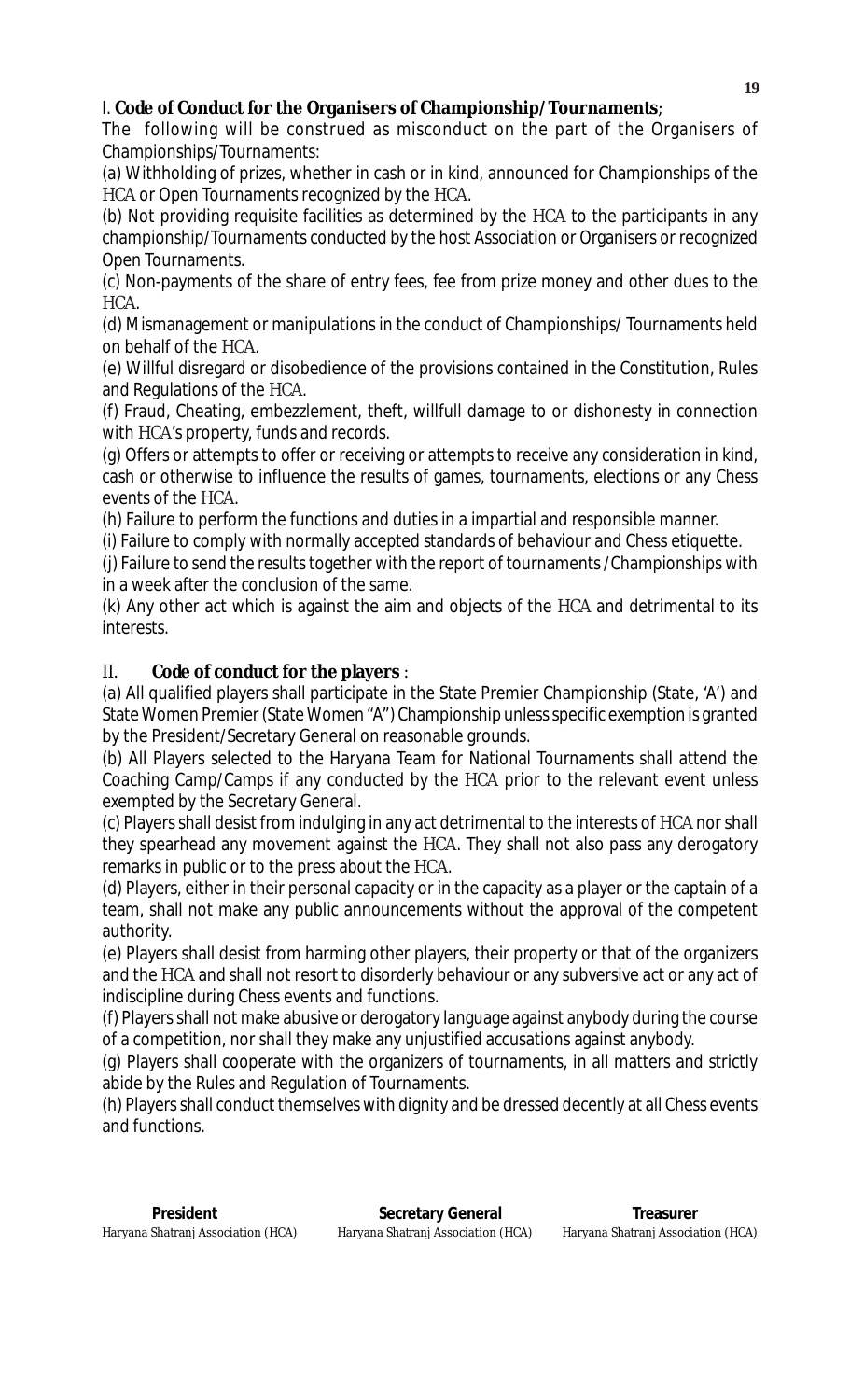(i) Players who want to go out of Haryana to participate in tournaments shall take prior permission from the HCA by writing to the Secretary General.

(j) Players shall not fraudulently participate in events.

(k) Players should not smoke or be drunk in the tournament hall during the course of Chess events and functions.

(l) During coaching camps, players shall strictly follow the Rules and Regulations of the HCA and the instructions of the Coach and also do their best to take advantage of the Coaching Camps.

(m) Players shall remit the entry fees for tournaments as specified in the regulations and shall not bargain or argue at the venue of the tournament.

(n) Players shall present themselves for Medical Test to determine their age at any time when called upon to do so by HCA of its affiliates. "The HCA will have the powers to arrange for Medical test to determine the age of any player at any time if there is a suspicion, particularly for those who wish to participate in age group tournaments abroad".

(o) Players shall not speak (or indicate anything by sign) to anybody other than the arbiters of that tournament, during the course of a game.

(p) Players shall be present for the opening and closing ceremonies of championships/ tournaments.

(q) Players shall not leave the venue of championships/tournaments without the permission of the Chief Arbiter.

(r) Players shall not withdraw from tournaments without valid reasons and without the permission of the Chief Arbiter.

(s) Fraud, cheating, embezzlement, theft, willful damage to or dishonesty in connection with HCA's property, funds or records.

(t) Offers or attempts to offer or receiving or attempts to receive any consideration in kind, cash or otherwise to influence the results of games, tournaments, election or any Chess events of the HCA.

(u) Failure to comply with normally accepted standards and Chess etiquette.

(v) Any other act which is against the aim and objects of the HCA and detrimental to its interests.

(w) Players desirous of participating in any official National / FIDE / Asian / Commonwealth Championships should have participated in the last years respective age group State / National Championships. However, the HCA shall have the right to accept or reject any such requests. (x) Players shall strictly abide by the Constitution, Rules Regulations and Orders/Instructions of the HCA in force from time to time and also abide by the instructions of the Arbiters and HCA Office Bearers.

# III. **Organisation of State Championship/Tournaments** :

Conditions for organizing Chess events:

(a) A bid for organizing a Chess event shall be made in the prescribed format along with the required fees, detailed estimate and budget.

(b) Only National/Senior National/ International Arbiters shall be appointed for State, National and International FIDE Tournaments as the case may be in consultation with the HCA.

(c) An Arbiter officiating in a State/National Tournament as Chief Arbiter shall be eligible for an honorarium as decided by the HCA from time to time.

(d) In cases where any grant is received by the organizers through the HCA audited statement of accounts shall be submitted to the HCA within one week of the conclusion of the event failing which a fine of two percent of the total grant shall become payable by the organizers.

**President President Secretary General President Secretary General Preasurer**<br>Haryana Shatranj Association (HCA) Haryana Shatranj Association (HCA) Haryana Shatranj Association (HCA) Haryana Shatranj Association (HCA) Haryana Shatranj Association (HCA) Haryana Shatranj Association (HCA)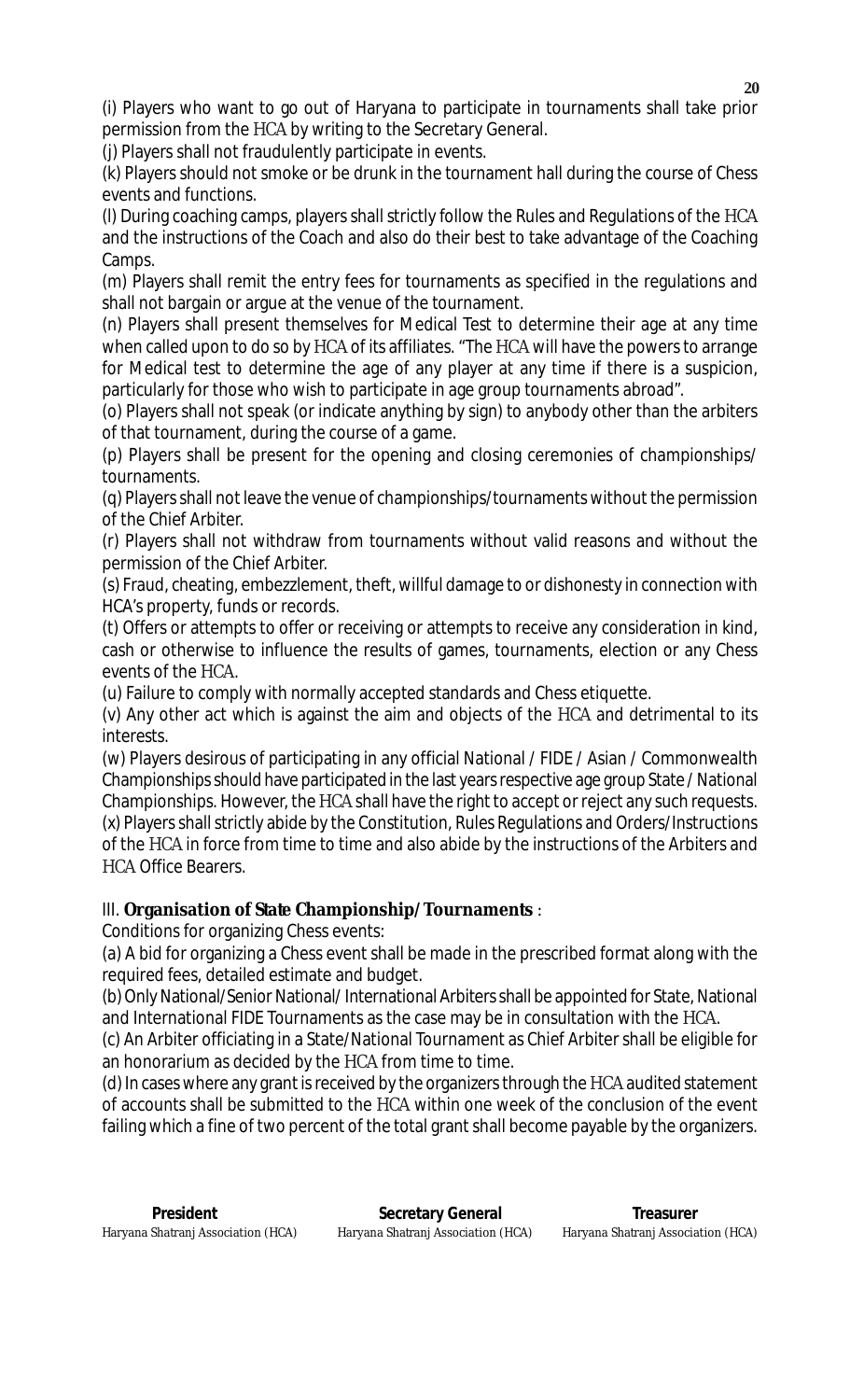(e) The President or the Secretary General shall have the right to demand advance deposit of the prize fund or bank guarantee for a like amount before granting the tournaments/Chess events.

(f) Invitation containing all essential details such as venue, date, time, schedule, eligibility, seeding criteria, entry fee, prize money, system of play, other rules and regulations, accommodation, and other information necessarily required by the participating units and players shall be issued at least sixty days before the commencement of the tournament. (g) Events shall be conducted in accordance with FIDE and HCA rules.

(h) Protests against the decisions of Arbiters shall be filed with the prescribed protest fee within one hour of the occurrence of the incident which has caused the protest.

(i) An Appeals Committee of five members plus two reserves, will be nominated by the HCA / organizers selected from different Districts/States. No member of the committee shall vote on a dispute in which a player from his own unit is involved and that in such cases the reserve member(s) shall take his/their place in the committee for the time being.

(j) Players registered with HCA alone will be eligible to participate in the Championships.

(k) State/National Championships:

Subject to the age restrictions the following criteria shall be applied for the selection and seeding of players to the State/National Championships/Tournaments except Premier State/ National and State/National Challengers.

(i) Top 4 of the last State are to be seeded to the category State.

(ii) Top 2 of the last State are to be seeded to the one step higher States.

(iii) Champion of the last State is be seeded to the two steps higher States.

(iv) Each District Association / Institutional Member of the HCA shall be entitled to send 4 entries to State Challengers (State 'B'), State Women Challengers (State Women 'B'), State junior and State Junior girls. For State Sub Junior and Sub Junior Girls four entries will be allowed for District Associations only. For all other States two entries are allowed for district associations only.

Provided that this will be in addition to the seeded and rated players. If any Association / Special Member fails to send full quota, the vacancies so caused shall not be filled.

(l) Extra seeding will be given to the District which produces Gold / Silver / Bronze medals winners in the last respective age group State Championships in the ratio 3 : 2 : 1. And these nominations from the District Associations shall be given only from the Rank list of their respective District championships with proof and not to any body else.

(m) The host (if it is an HCA recognized unit) is entitled to field two additional players in State Challengers (State 'B'), State Women Challengers (State Women 'B'), State Jr. Boys & Girls, State Sub Junior Boys & Girls. In all other States, only one additional player will be allowed. (n) Four players will be selected from areas where no District Chess Association exists.

(o) Any player who pays the prescribed Special entry fee may be considered for participation with recommendation of the respective District Association.

(p) If the total number of entries is an odd number, the host association may add one more entry to make it an even number.

(q) The Secretary General HCA can nominate one player.

(r) 1 and 2 of the last State (Women) are to be seeded to same category State (except State 'A' Men)

(s) Champion of the last State (Women) is to be seeded to the same and one step higher State (except State 'A' Men and State 'A' Women).